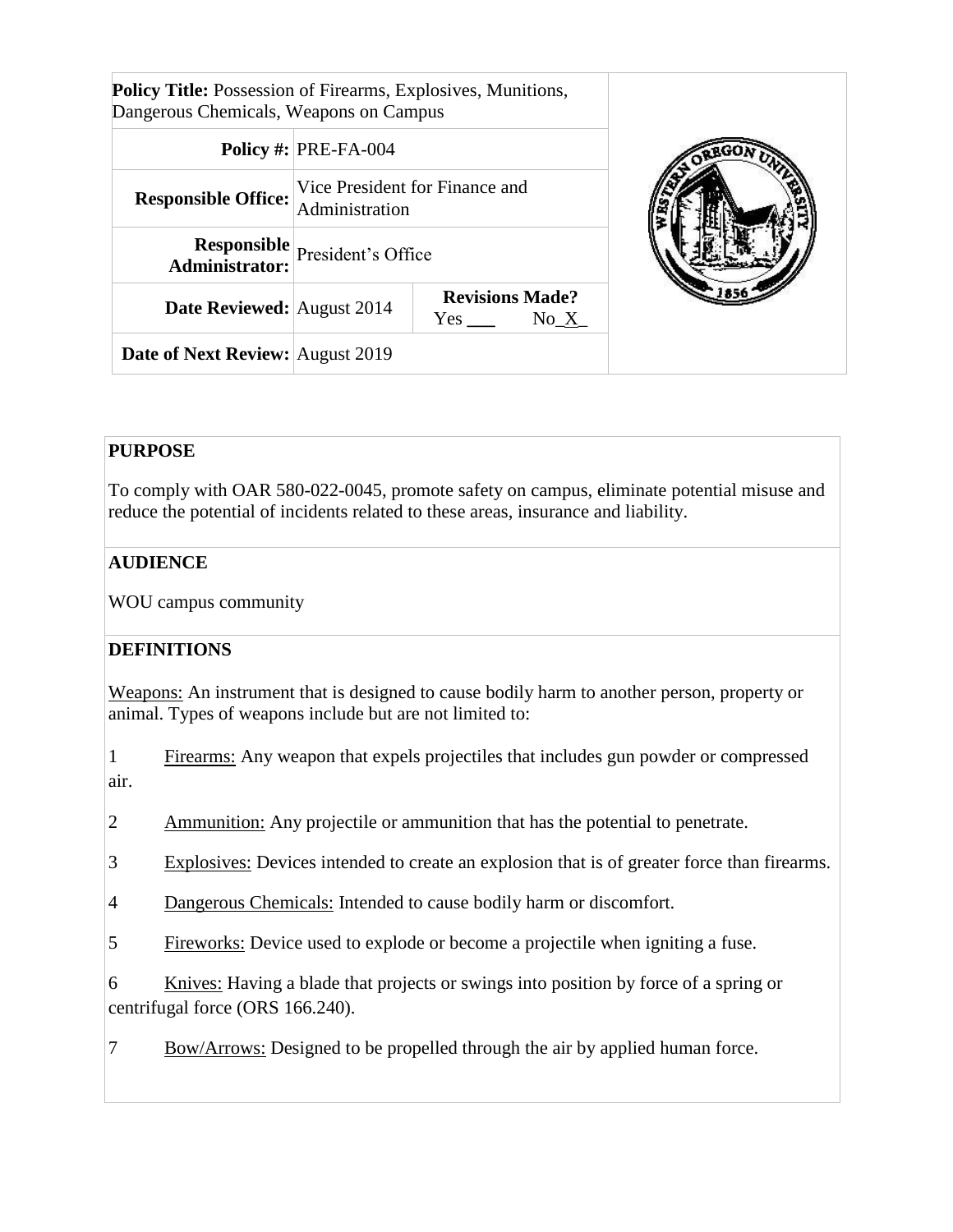## **POLICY STATEMENT**

Pursuant to OAR 580-022-0045, the Western Oregon University Campus Public Safety Department shall prohibit the possession of firearms, ammunition, explosives, dangerous chemicals, fireworks or related dangerous items on campus except where exclusively authorized by the president, or through contract, for instructional purposes, part of intercollegiate sanctioned events, civic events sanctioned by the university, law, or in the course of work (e.g., police, law enforcement services).

#### DISCUSSION

This policy includes prohibiting weapons carried by individuals "licensed" to carry concealed weapons. ORS 166.370(2)(d) has been amended to permit a "broader" group of people to carry concealed weapons. However, the president of Western Oregon University has the authority to control, manage and regulate behavior on campus.

## **PROCEDURES**

1. When an officer observes, has reported, or is dispatched to a possession of weapons on campus, they are to provide the potential violator with the information stated in the authority section of this policy.

2. They are to inform the violators that removal must be immediate and the following "temporary" options are available:

A. Immediate removal off campus

B. The Campus Public Safety office may take possession and secure in the CPS evidence room for a period not to exceed 24 hours (property receipt provided).

3. After 24 hours, the individual must have transported the weapon(s) off campus or he/she may be asked to leave campus "temporarily" until arrangements are made by the owner for the weapons to be removed and compliance met.

4. If any property is temporarily taken by the Campus Public Safety office under this policy, a formal report shall be written indicating the purpose, issue and arrangements made. A property receipt shall be issued and a supervisor informed at their next regular shift. Property shall be under lock and key, secured at all times and handled pursuant to policy.

5. Weapons used in intercollegiate events such as archery may be used in areas designed for target practice.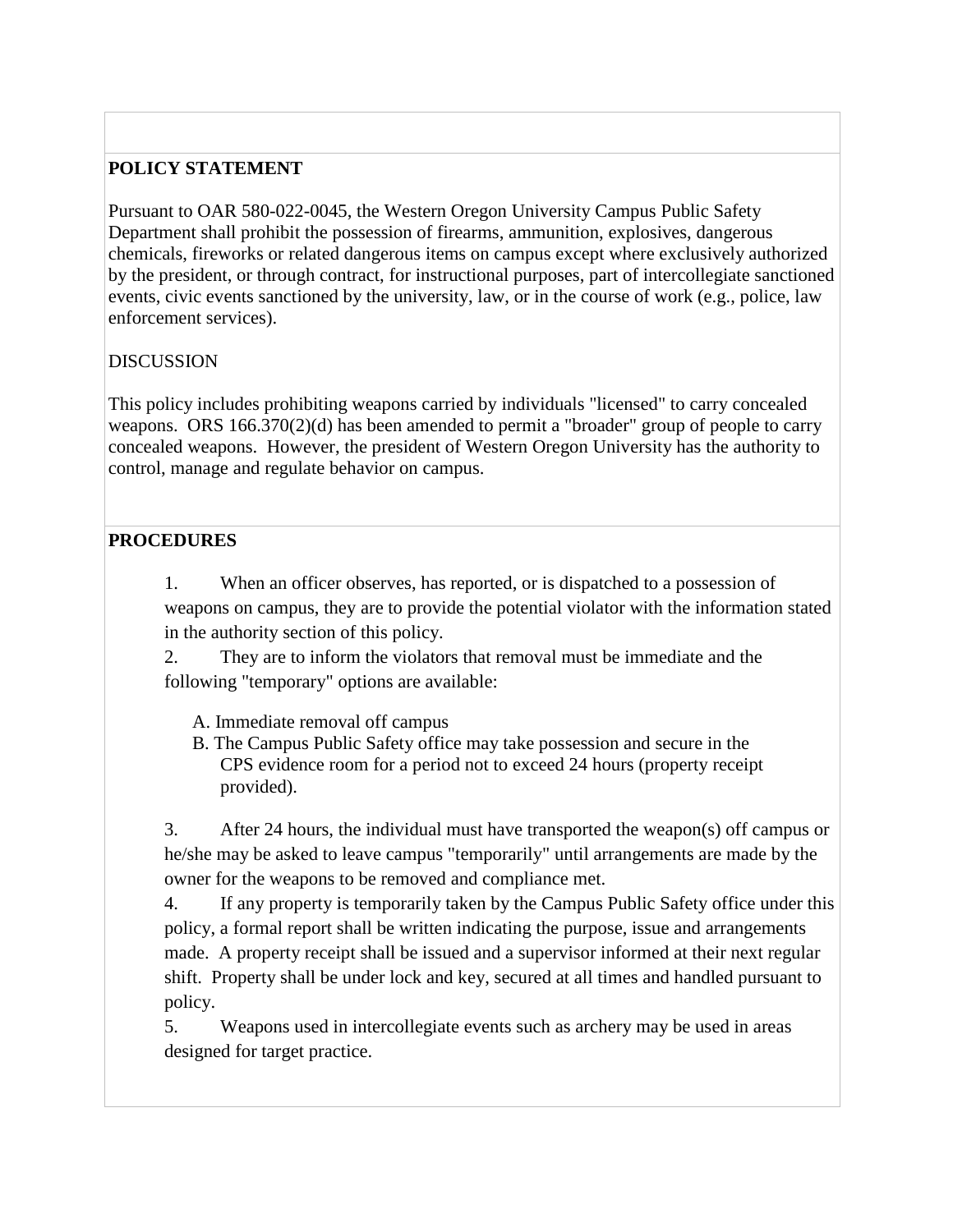#### CONCEALED WEAPONS PERMITS

Western Employees - State employees who obtain concealed weapon(s) permits may mistakenly think the permit authorizes them to carry their weapon(s) on the job. A permit to conceal a weapon does not create the authority to use or carry a weapon on the job, concealed or openly.

Citizens - Members of the public who have permits to conceal a weapon may mistakenly think the permit authorizes them to carry their weapon(s) into public buildings. A permit to conceal a weapon does not create the authority to carry a weapon openly or concealed into a public building.

It merely exempts the permittee from a strict liability statute (ORS 166.370) which would otherwise impose an "automatic" criminal penalty. Without a concealed weapons permit, ORS 166.370 makes it a crime for anyone except certain police or military officials to bring loaded or unloaded firearms into public buildings regardless of their intent.

> A. If a person with a permit is encountered, they may be informed, if appropriate, that campus rules prohibit firearms on campus and in university buildings. They may be cooperatively requested to not bring the firearm when visiting in the future. However, after being informed, violation "could" take place through a trespass or failure to comply with an order (OAR 580-022- 0045).

This is not our preferred method and would be utilized only in a very unusual situation AFTER SUPERVISOR CONSULTATION. ORS 164.265 – Criminal Trespass while in possession of a firearm as stated in Definitions section of this policy.

B. NO FIREARMS, WEAPONS, MUNITIONS will be permitted in residence halls or housing even if a concealed weapons permit exists. (Campus Public Safety and university officials will deal with this on a case-by-case basis.) No weapons in vehicles or locked in trunk areas that are on campus.

Caution, courtesy and public relations are very important elements to consider at all times when moving forward on this policy. If questions are apparent or the situation is unusual...Consult!

#### **FORMS**

N/A

## **AUTHORITY**

Name & URL of authority: